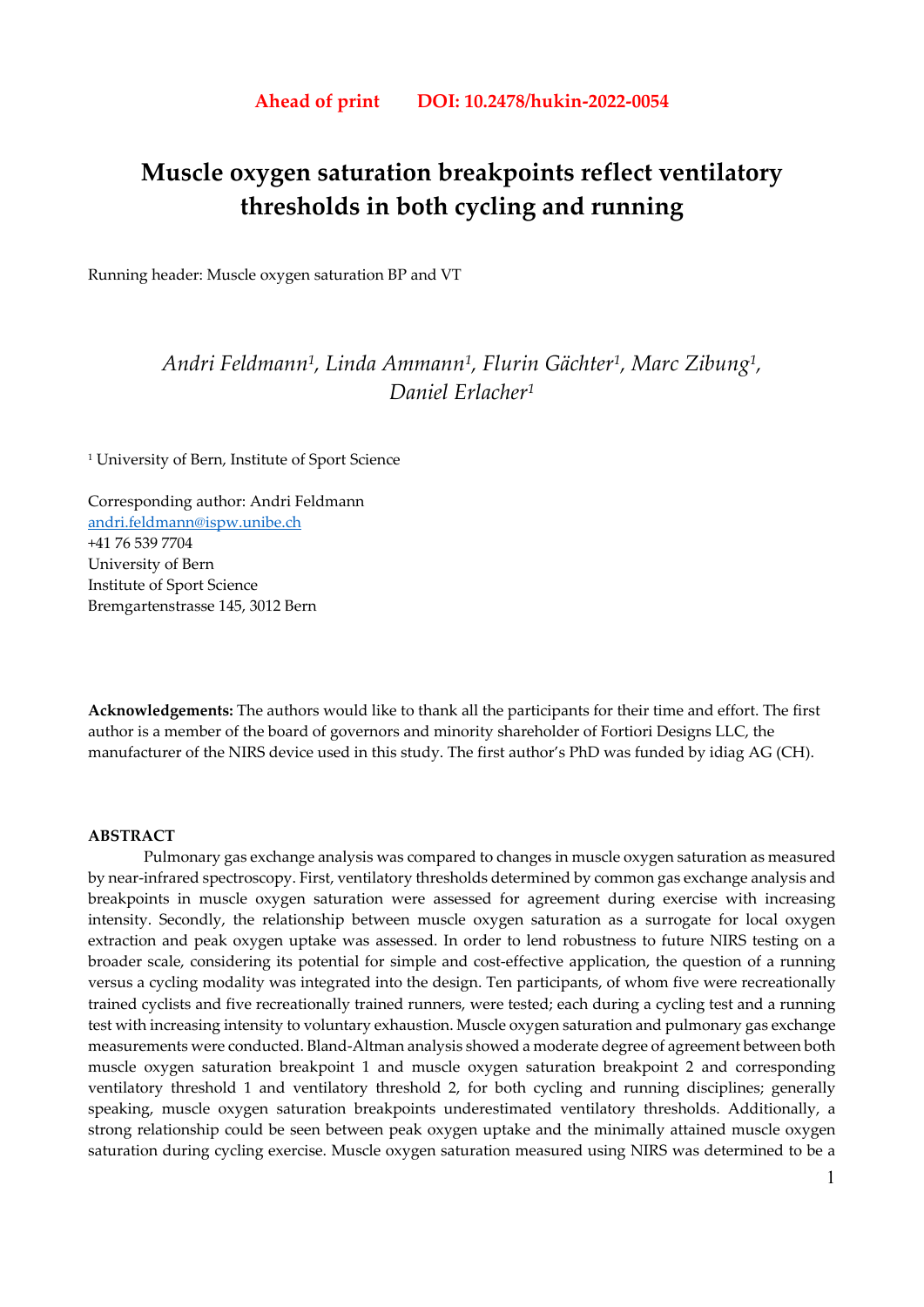suitable method to assess ventilatory thresholds by finding breakpoints in muscle oxygen saturation, and muscle oxygen saturation minimum was linked to peak oxygen uptake. **Keywords:** NIRS, Anaerobic Threshold, Tissue Oxygen Saturation, Lactate Threshold

#### **INTRODUCTION**

Exercise threshold testing is a cornerstone of applied exercise physiology. While the gold standard for this type of testing remains pulmonary gas exchange analysis, alternative methods are available. One such method involves near-infrared spectroscopy (NIRS) to measure muscle oxygenation in the working muscle. While this approach is not common practice among performance diagnosticians, it has been well documented in recent years and has proven to yield reliable results that reflect the pulmonary gas exchange analysis (Bhambhani et al., 1997; Fontana et al., 2015; Grassi et al., 2003; Spencer et al., 2012). Mechanistically this makes sense, as NIRS measurements have been shown to accurately reflect venous oxygen saturation (Mancini et al., 1994).

Muscle oxygenation as measured by NIRS, and thereby the relationships mentioned above, involve a series of terminological and methodological differences. Firstly, the most cost-effective and commonly applied NIRS technique, i.e., continuous-wave (Perrey and Ferrari, 2018), provides arbitrary values for concentrations of oxyhemoglobin and oxymyoglobin, and deoxyhemoglobin and deoxymyoglobin, both of which are often identified with differing acronyms. This discrepancy is outlined in a recent review by Barstow (2019). For this reason, we will apply the nomenclature recommended, oxy[heme] and deoxy[heme] to identify oxy- and deoxyhemoglobin and myoglobin, respectively. This also identifies methodological differences, if assessing muscle oxygenation, is oxy[heme] or deoxy[heme] dynamics relevant? This is inconsistent in the literature and shows differing results. Furthermore, which of the two variables is more relevant physiologically, or is there a third or better option? Combining the two variables, oxy[heme] and deoxy[heme], a third option is available which is muscle oxygen saturation (SmO<sub>2</sub>). While in his review Barstow (2019) does identify this nomenclature as well and proposes to match both tissue oxygen saturation and muscle oxygen saturation under the common term StO2, we disagree and propose to leave the term as SmO2. The sole reason being, t would imply homogenous tissue of multiple layers, whereas m implies specifically an attempted isolation of the muscle tissue (Feldmann et al., 2019b). The two concepts are therefore not the same. SmO2 offers a third NIRS derived variable to assess pulmonary gas exchange and one that is novel to this investigation. What is the relationship between SmO<sub>2</sub> and pulmonary gas exchange?

Muscle oxygenation dynamics during incremental exercise have been documented in four phases (Bhambhani, 2004). First, there is an initial phase where an increase and or a plateau in muscle oxygenation can be seen. This is followed by phases two and three which create a segmented-linear function to a minimum muscle oxygenation plateau value with exhaustion (Bhambhani, 2004; Spencer et al., 2012). Phase four is the hyperemia phase with an overshoot of muscle oxygenation when compared to baseline. This predictive pattern has generated comparisons between muscle oxygenation dynamics and ventilatory thresholds (VT). Fontana et al. (2015) conducted a large study with 118 males who all completed incremental cycling tests and found a good agreement between NIRS derived breakpoints using deoxy[heme] and the respiratory compensation point. Van der Zwaard et al. (2016) found a similar agreement, however, in this case finding agreement between the difference of oxy[heme] and deoxy[heme] and VT1 rather than deoxy[heme] and the respiratory compensation point. Racinais et al. (2014) using both oxy[heme] and deoxy[heme] signals found a moderate relationship between NIRS dynamics and VT. As can be seen, there is some discrepancy as to what physiological thresholds are exactly represented by which characteristics of the NIRS signal.

When considering which variable or combination of variables to use to determine NIRS derived breakpoints, a discussion of physiological legitimacy should be held. How reliable are specific NIRS variables to determine the relevant physiology? This has been discussed, highlighting, for example, the fact that oxy[heme] is highly sensitive to blood volume changes in superficial tissue and therefore offers a poorer indicator of the relevant physiology (Quaresima and Ferrari, 2009). For this reason, numerous authors,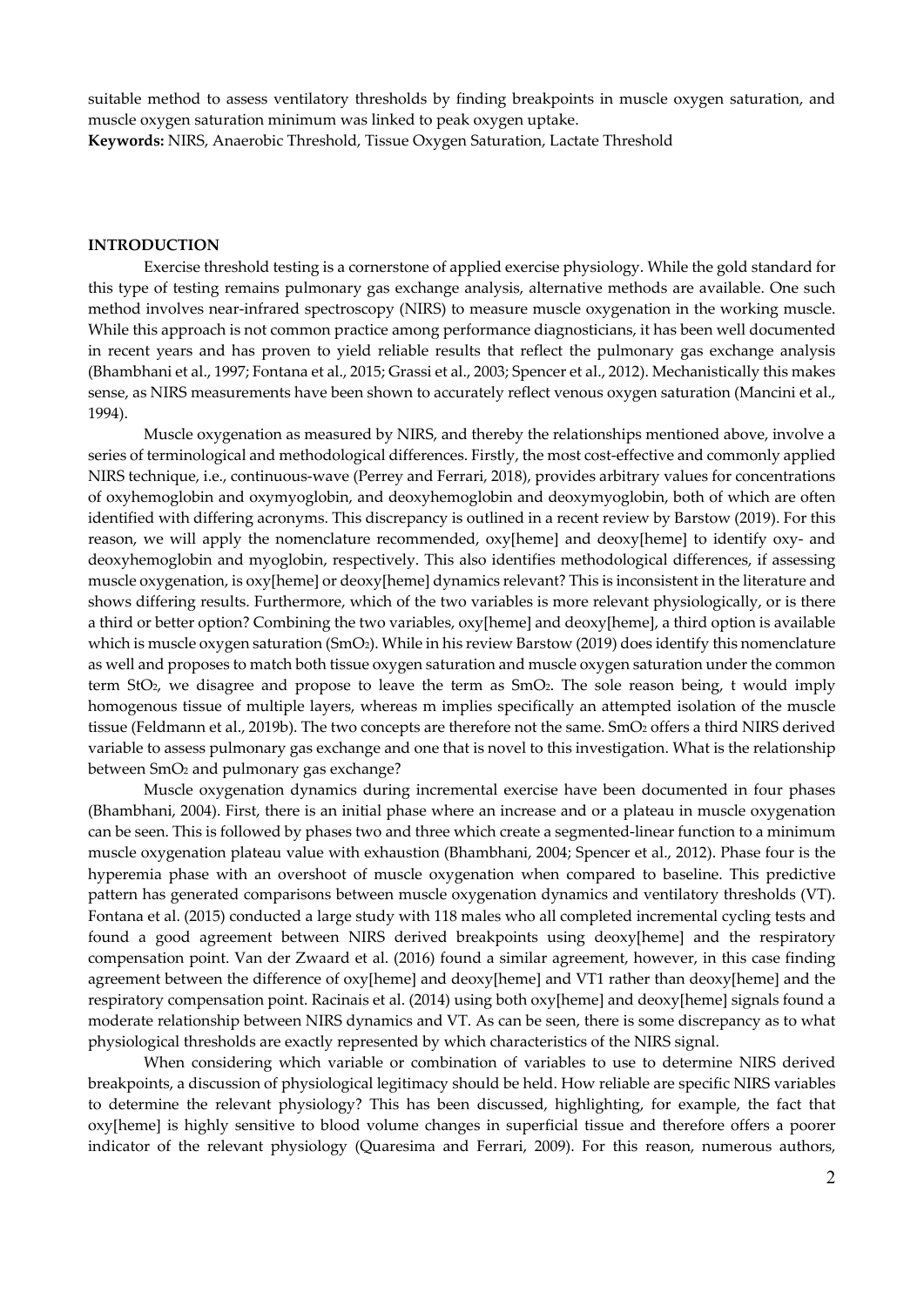mentioned earlier, have applied deoxy[heme] to their evaluations. However, deoxy[heme] is also subject to changes in total[heme] at the local level, and deoxy[heme] only represents oxygenation changes accurately if total[heme] remains stable (Quaresima and Ferrari, 2009). This is highly suspect during whole-body exercise. For this reason, it is recommended to use a combined value including both oxy[heme] and deoxy[heme] to better represent the influence of blood volume changes (Quaresima and Ferrari, 2009). SmO<sub>2</sub> as presented in this study accomplishes this task, as SmO2 is subject to both oxy[heme] and deoxy[heme] changes. Our first goal for this study was, therefore, to examine the relationships between VT1 and VT2 and NIRS, specifically SmO2 breakpoints (BP), including the two most popular endurance testing modalities, i.e., running and cycling.

Secondly, change in the NIRS derived muscle oxygenation signal has been directly tied to changes in local muscular oxygen extraction and utilization (Grassi and Quaresima, 2016) and therefore tightly linked to arterio-venous difference at rest and during exercise (Ferreira et al., 2005). For this reason, numerous studies have demonstrated a correlation between VO<sub>2</sub> and changes in muscle oxygenation (Hiroyuki et al., 2002; Okushima et al., 2016; Wang et al., 2012). Considering the two corresponding Fick principles (Wagner, 2011), the Fick principle of convection and Fick's law of diffusion, this relationship is appropriate. Investigating maximal oxygen extraction in terms of minimally attainable SmO<sub>2</sub> (SmO<sub>2</sub>min) in different exercise modalities and how it reflects VO2peak is an interesting course of action keeping fitness assessments and predictions in mind. Our second goal was, therefore, to examine the relationship between SmO2min and VO2peak.

## **METHODS**

#### **Participants**

Fourteen participants took part in the study. Of the fourteen, four participants were removed from the analysis because of adipose tissue thickness (ATT); of the remaining ten participants six were males (29.3  $\pm$  6.6 years; body mass: 74.8  $\pm$  9.5 kg; body height: 1.79  $\pm$  0.04 m) and four were females (age: 26.5  $\pm$  4.2 years; body mass: 55.5 ± 3.9 kg; body height: 1.65 ± 0.05 m). ATT limits were set to half of the emitter-detector distance, approximately 15 mm (Feldmann et al., 2019a). Five participants were recreationally active cyclists (4 males, 1 female) with a minimum of three years of cycling-specific training experience and the other five were recreationally active runners (2 males, 3 females) with a minimum of three years of running-specific training experience. All participants were in good health, non-smokers, and unmedicated. Participants were informed of the study design and the physical tasks ahead of time and written informed consent was obtained in advance. The study was carried out in accordance with the 1964 Declaration of Helsinki. The protocol was approved by the ethics committee of the local Faculty of Human Sciences.

#### **Measures**

Gas exchange was measured continuously (breath-by-breath) using the Oxycon Jaeger (Vyaire Medical GmbH, DE). SmO2 was measured using NIRS sensors placed on the vastus lateralis muscle of the right and the left leg two-thirds between the anterior superior iliac spine and the lateral side of the patella. The sensors were fixed in place using medical adhesive tape (Hypafix; BSN Medical, DE) and were then covered with a compatible commercially available light shield to eliminate possible ambient light intrusion. Certain exercise modalities or physiological conditions can result in differences in right and left limb muscle oxygenation dynamics (Hesford et al., 2012; van Hooff et al., 2018). To ensure that the leg choice did not affect the evaluation of thresholds both legs were measured and compared. A commercially available continuouswave NIRS device was used (Moxy Monitor; Fortiori Designs LLC, US) to measure SmO2. The device uses four wavelengths (680,720,760 and 800 nm) to assess absorbency via modified Beer-Lambert resulting in a relative concentration of SmO2 as percent in the following equation: oxy[heme] / (oxy[heme] + deoxy[heme])  $=$  SmO<sub>2</sub>. The device detectors are spaced at 12.5 and 25 mm from the emitter. The sampling rate was set at a default mode which samples the four wavelengths over 80 cycles for averaged output every two seconds (0.5 Hz) and gathered using the SWINCO NIRS software (Swinco AG, CH). The Moxy Monitor has been assessed for reliability and validity in a series of publications (Crum et al., 2017; Feldmann et al., 2019b).

## **Design and Procedures**

All participants took part in two maximum effort incremental step tests with one-week between the evaluations at the same time of day. One test was completed on a cycling ergometer (Ergoline 800s) and the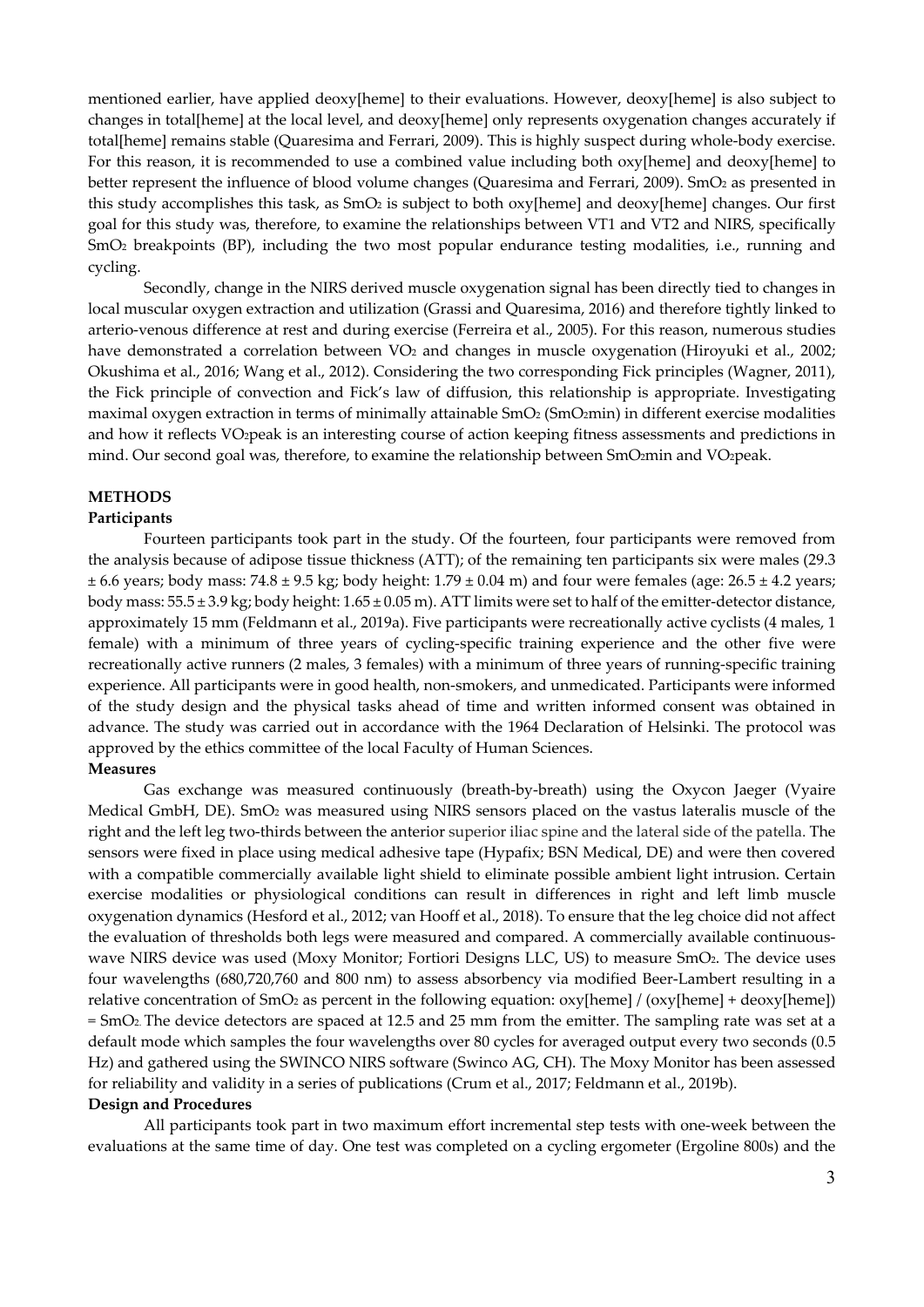second on a treadmill (Woodway PPS 55sport). Participants were randomly selected to either start with the run or the cycle test. Pulmonary gas exchange and NIRS measurements were taken during exercise.

The run test started with a standard 5-min warm-up at 3.0 km/h for females and 3.5 km/h for males both with a 7% incline. The test protocol used 30 s increments with speed increases of 0.5 km/h at a steady incline of 7% starting at 6.0 km/h for females and 7.0 km/h for males. The test was considered maximum and participants were motivated to maximize exertion to voluntary exhaustion. The cycle test started with a standard 5-min warm-up at 50 watts for females and 100 watts for males. The test protocol used 60 s increments with power increases of 25 watts with starting watts of 50 for females and 100 for males. The allowable cadence range was set between 80-100 rpms. Again, the test was considered maximum, and participants were motivated to maximize exertion to voluntary exhaustion. Guidelines for the test protocol were taken from the Swiss Olympic Performance Diagnostics manual (Maier et al., 2016) for VO<sub>2peak</sub> testing. **Statistical Analysis** 

VT1 and VT2 were determined by an expert using the standard 9-panel plot for cardiopulmonary exercise testing (CPET) (Dumitrescu and Rosenkranz, 2017). VT1 was identified as a non-linear increase in VCO<sub>2</sub> to VO<sub>2</sub> above a ratio of 1:1. In addition, VT1 should be matched with an increase in the ratio of VE/VO<sub>2</sub> without an increase in VE/VCO<sub>2</sub> and an increase in PETO<sub>2</sub> without a decrease in PETCO<sub>2</sub>. VT<sub>2</sub> was identified as a non-linear increase in VE to VCO2. Additionally, an increase in the ratio of VE/VCO2 and a decrease in PETCO2 should be seen. In order to determine BP1 and BP2, a completely automated segmented regression analysis to minimize the sum of square residuals was used for the SmO<sub>2</sub> data; analogous to the method applied by Spencer et al. (2012). The segmented regression analysis applied four-knot points to identify three of the four phases of SmO2 described in the introduction and therefore two SmO2 BP. The first and last knots identify the start and the end of the test, and the two knots between identify BP1 and BP2, respectively. The first 60 s of every test were ignored in the segmented regression, as the rather abrupt starts (specifically in the running protocol) result in abrupt changes in the NIRS signal. To assess agreement between VT1 and BP1, and VT2 and BP2 Bland Altman plots were established comparing heart rates at the given thresholds. The heart rate was chosen as the common practice variable for training zoning. Upper and lower limits of agreement were set at 1.96 SD with the recommended CI (Bland et al., 1986). The same was done to assess agreement between the left and the right leg for BP1 and BP2. VO<sub>2peak</sub> and SmO<sub>2min</sub> were evaluated using Pearson's productmoment correlation to determine their relationship. Additionally, the means and standard deviation of the different participant groups (cyclist and runner) and tests (cycling and running) were calculated to determine effect sizes and plotted. Statistical computations were performed using Microsoft Excel for Windows (Version 16.0.4738.1000) and MathWorks Matlab for Windows (Version 9.3.0.713570 R2017b).

#### **RESULTS**

The time course of SmO2 reflects expected changes as a result of increasing performance (Figure 1) with three phases as described by Bhambhani (2004). The first phase at low-intensity SmO<sub>2</sub> shows slightly positive or plateauing trends from baseline. In some cases, the start of exercise was met with a strong decrease in SmO2 followed by a plateau. This phenomenon was seen to a greater degree in running with six of ten participants showing this phenomenon to a severe degree, while none of the cycling tests showed it to a severe degree. For this reason, the first 60 s of every test were not considered for the BP analysis. The greater relative change in performance demand from the warm-up to test exercise is considered to be the major contributor. The second phase is identified by a continuous drop in SmO<sub>2</sub> with increasing performance. The third phase is identified by a leveling off or a positive inflection in  $SmO<sub>2</sub>$  until test cessation. A fourth phase described by Bhambhani (2004) is the expected hyperemia response, and it was also seen, but not analyzed.

The deflection points between phase 1 and phase 2 and between phase 2 and phase 3 were identified as BP1 and BP2, respectively. While numerous tests showed the expected pattern described, a large number failed to show the positive deflection or attenuation in phase 3. Instead of a leveling-off, a second negative deflection point can be observed that results were in a further decrease in SmO<sub>2</sub> as seen in Figure 1. This pattern is a closer representation of O2Hb findings by Racinas et al. (2014). Nonetheless, this deflection point was identified as BP2. In total, of the 10 cycling tests, BP2 showed a positive inflection in seven tests and negative inflections in three tests. For running, BP2 showed a positive inflection in two tests and a negative one in five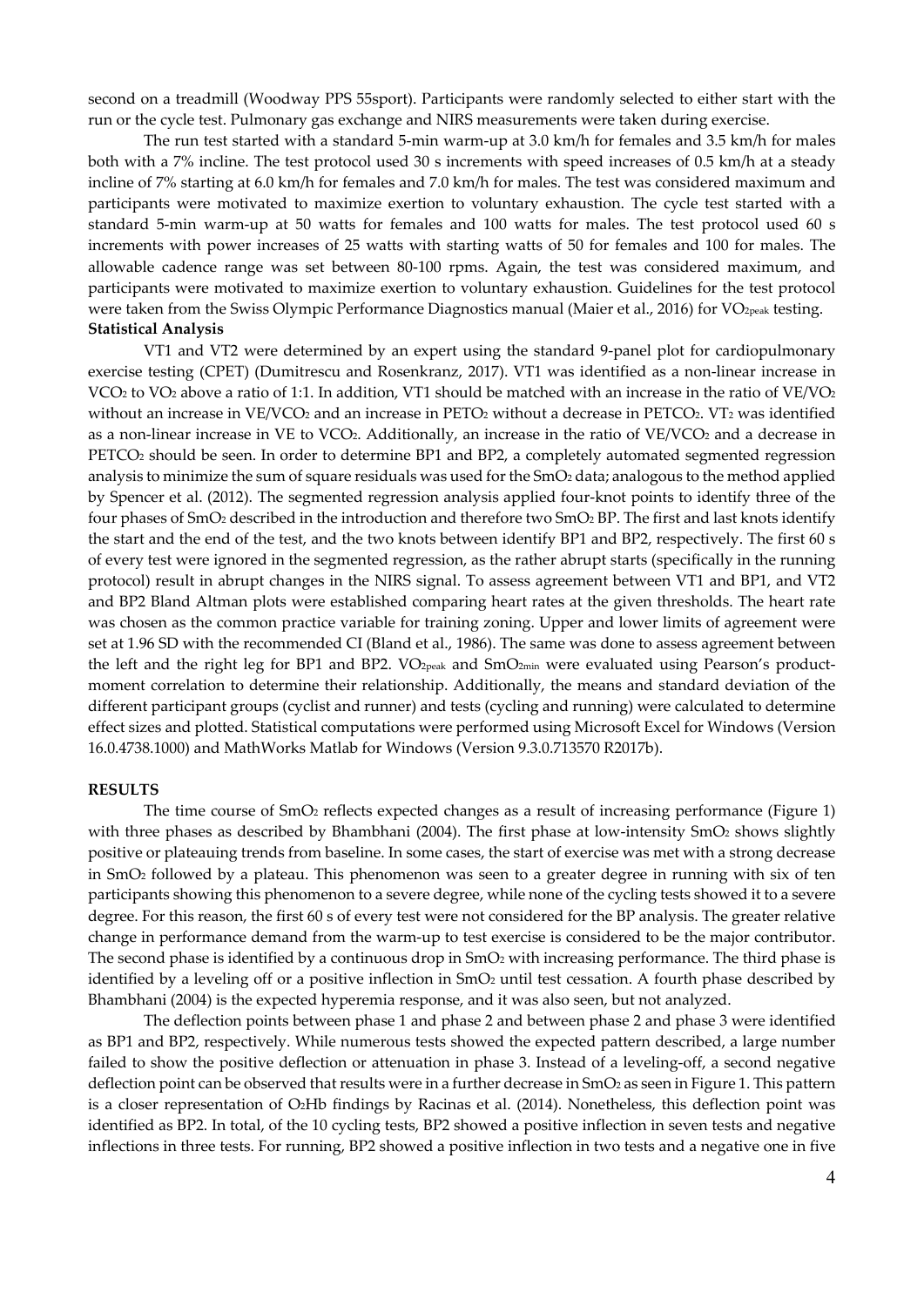tests. For running, three tests identified only one clear BP. Using BP to identify VT appears to show a certain degree of consistency, with a moderate degree of agreement (Figure 2). BP1 for cycling appears to underestimate VT1 (Mean Bias (MB): 15.4 ± 7.4 bpm); this is not the case for running which shows a good agreement (MB:  $1.8 \pm 5.6$  bpm). BP2 and VT show a moderate degree of agreement for both cycling and running; in both cases, BP2 underestimates VT2 (cycle MB: 9.3 bpm ± 7.8, run MB: 4.2 bpm ± 7.2). Time points of thresholds showed similar agreement to the heart rate; VT1 (cycle MB:  $70.6 \pm 64.0$  s, run MB:  $10.4 \pm 49.1$  s), VT2 (cycle MB:  $5.8 \pm 59.2$  s, run MB:  $5.0 \pm 28.3$  s). In terms of power or speed, this represents in both cases the range of approximately one performance step.

VO2peak for each test was correlated to SmO2min value at the cessation of the test (Figure 3). A strong correlation existed between SmO<sub>2min</sub> and VO<sub>2peak</sub> for cycling ( $R^2$  = 0.8512). This was not the case for running, which showed a substantially weaker relationship ( $R^2 = 0.266$ ).

Examining VO<sub>2peak</sub> and SmO<sub>2min</sub> between cyclists and runners, a clear tendency can be seen. Runners showed higher VO<sub>2peak</sub> in their trained discipline (Figure 4) as expected. Cyclists showed slightly higher VO<sub>2peak</sub> in cycling, but the difference was negligible. The cycling group overall presenteded itself as fitter with higher VO2peak in both disciplines. In accordance with the correlation between VO2peak and SmO2, runners showed lower SmO<sub>2min</sub> during running than cycling, reflecting their difference in VO<sub>2peak</sub>. The smaller difference in VO2peak seen in cyclists was also reflected by a smaller difference between cycling and running SmO2min; as can be seen, a single athlete presented themselves as an outlier in showing a large difference in SmO<sub>2min</sub> for cycling and running. This should be considered when assessing the data.

#### **DISCUSSION**

As shown in the results and mentioned in the introduction, there is a moderate agreement between VT and BP. Generally speaking, for both VT1 and VT2, BP appears to underestimate the threshold, implying the break comes earlier than VT would anticipate. Considering the NIRS measurement tool, at the source of O2 exchange in the muscle this is a reasonable observation. Nonetheless, practical estimations of both VT1 and VT2 can be made using BP. However, when assessing likeness between NIRS derived thresholds and VT in published research stark contrasts can be noted between SmO2 and other NIRS variables. Numerous papers have identified BP to correspond with VT1 and or with lactate thresholds (Bhambhani et al., 1997; Grassi et al., 1999; Raleigh et al., 2018; van der Zwaard et al., 2016), whereas others indicated greater similarities between BP and VT2 (Fontana et al., 2015; Inglis et al., 2017). None of the mentioned studies have identified two BP to correspond with VT1 and VT2. The study by Racinais et al. (2014) attempted to identify both VT1 and VT2 using O2Hb and HHb, but with limited success. A reason for these discrepancies might be in the approach taken to determine VT (Shimizu et al., 1991). However, more likely is the discrepancy to determine BP, as this process lacks standardization. The lack of standardization is partly due to the statistical and expert analysis to assess BP, but also the way in which the raw NIRS signal is interpreted. BPs are identified in most cases either as deflections in the oxy[heme] and deoxy[heme] difference or in deoxy[heme] alone. Only Raleigh et al. (2018) and Spencer et al. (2012) used a saturation, similar to SmO2 outlined in this study to determine BP. These variations are likely responsible for a considerable amount of the discrepancy. The strength of SmO<sub>2</sub> may be identified herein in accuracy to identify VT and in identifying both VT1 and VT2. Two factors could be responsible for this outcome. First is that SmO2 accounts for both changes in deoxy[heme] and oxy[heme]. Second, the reason may be because of using  $SmO<sub>2</sub>$  rather than a more general StO<sub>2</sub>, in this way applying a NIRS method that isolates the relevant muscle tissue layer, rather than a more homogenous tissue layer as reported in the studies by Spencer et al. (2012) and Raleigh et al. (2018). Assuming that muscle physiology is relevant for BP, changes in superficial tissue should be subtracted from an analysis and the focus set on the muscle layer.

While in this study right and left vastus lateralis BP agreed, the muscle probe site is highly relevant when discussing the assessment of BP during incremental exercise. Wang et al. (2012) showed differences in BP for the vastus lateralis and gastrocnemius during incremental cycling tests. Both muscles were considered to be useful to identify aerobic capacity, and both underestimated VT similar to this data collection. The determined BP was considered to be significantly different from one another. The same is true for NIRS patterns of the vastus lateralis and gastrocnemius during incremental running exercise (Hiroyuki et al., 2002).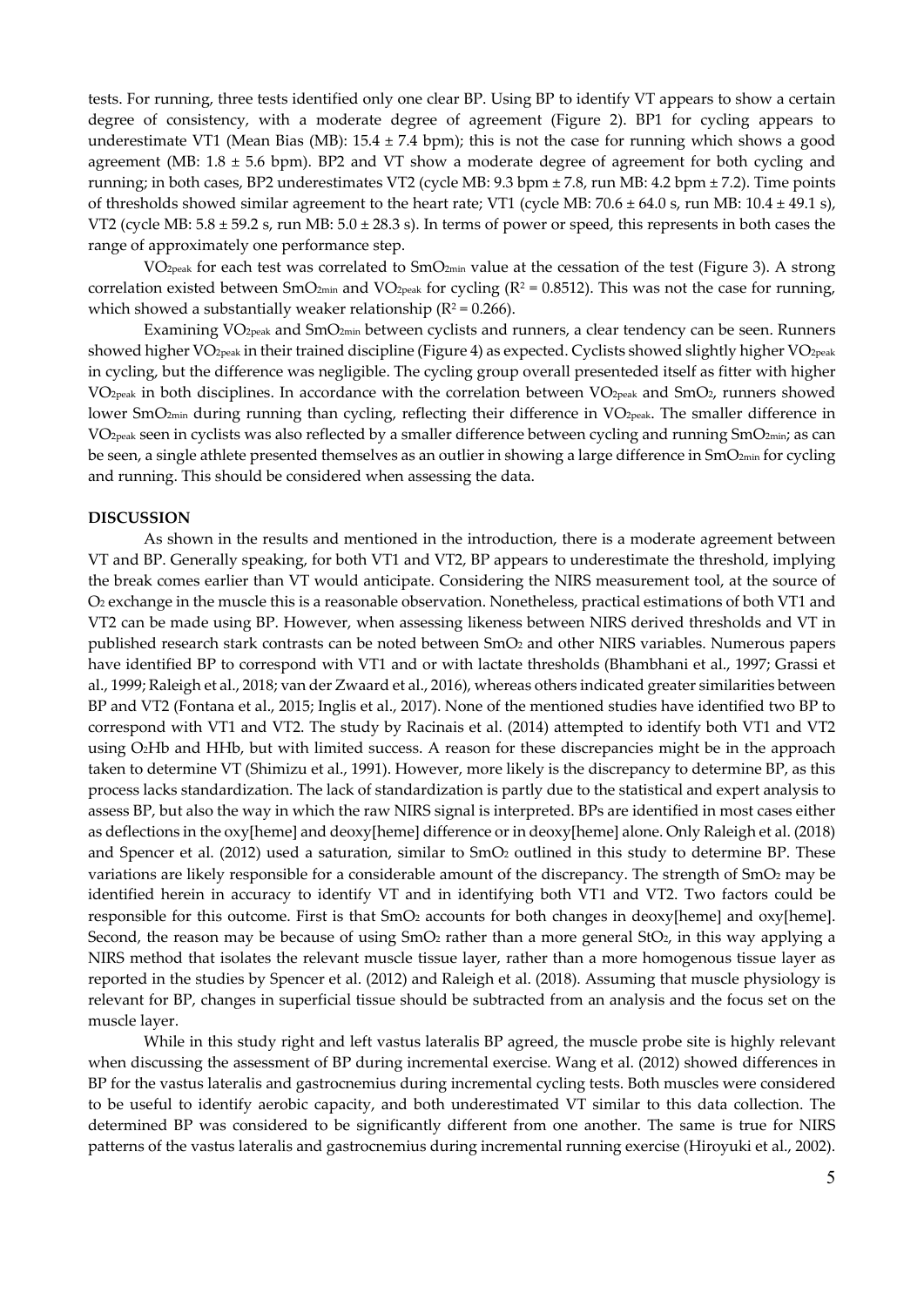Further data in this area need to be collected to assess overlap between the muscle site probe and BP to determine effectiveness for standard exercise testing. However, variation in muscle activation and biomechanics can help understand differences in SmO2 dynamics. Changing muscle activity as a result of changing gait patterns with increasing speed alone (Kyrolainen et al., 1999) could account for running differences; the same is true for the cycling position (Li and Caldwell, 1998).

A point of interest when reviewing the time course of SmO2 during incremental exercise, even though there is an expected three-phase pattern, is that this pattern is by no means consistent. Rather there are two more likely expected patterns, both with a negative deflection point which can be correlated to VT1. However, the second defection point can be either positive or negative. Understanding the mechanism of the differentiating deflection points may be of diagnostic interest. One explanation is obvious as SmO2min values approaching zero can only have a positive deflection point response, and therefore perhaps the differences in a positive or negative deflection have solely to do with an approach towards 0% SmO2. For the majority of cases in this study, this does seem to be the case with SmO2min values approaching 0% showing this positive deflection, although it is not the case for all participants. Nonetheless, achieved  $\text{SmO}_{2\text{min}}$  and perhaps in combination with a positive or negative deflection point, could infer cardiorespiratory fitness as pointed out in the data that SmO<sub>2min</sub> and VO<sub>2peak</sub> have a strong correlation (Hiroyuki et al., 2002; Wang et al., 2012). SmO<sub>2</sub> may present itself as an effective way to assess components of cardiorespiratory fitness, with the focal point being on the arterio-venous difference of specific muscles. The fact that SmO<sub>2min</sub> and VO<sub>2peak</sub> have a stronger correlation for cycling than for running further underscores the insight into arterio-venous difference that NIRS offers, as the vastus lateralis is a major contributor to systemic  $VO<sub>2</sub>$  for cycling and lesser so for running (Millet et al., 2009).

Performance diagnostics is a standard procedure in high-level athletics. Limited largely by technological and equipment-related factors to gather relevant physiological information, performance diagnostics has been, in large part, reserved for laboratory data collection. However, with rapid development in wearable and mobile technologies, it is almost a certainty that aspects of performance diagnostics will be exported to in-situ assessments. This allows coaches and trainers to assess athletes repeatedly and in-training or in-event situations. This is especially true for NIRS and SmO2 measures as a non-invasive measurement analogous to a heart rate monitor in terms of data collection. While this paper, supported by the numerous citations which come to a similar conclusion, suggests that NIRS is a suitable alternative to gold standard threshold testing, we believe that any test form is highly subject to protocols chosen to elicit results. For this reason, when automating results or assessing data it is important to engage with the specific protocol used and the sports discipline assessed. For example, when comparing running and cycling one needs to be cautious in the assessment of general fitness using SmO2 as an absolute. The muscle site and a sports discipline chosen to be assessed will affect these measurements. Additionally, ATT is a source of concern that should be carefully measured to ensure accuracy (Craig et al., 2017). The ATT question also gives rise to the question of sex differences. As shown by McManus and colleagues (McManus et al., 2018), sex differences can be seen when using NIRS. However, it must also be noted that in this study the ATT differences between the female and male groups were large, and this alone could be the defining difference. While muscle mass and quality may also be factors which would separate males and females when using NIRS, this would most likely be related to training status and age more so than biological sex. When assessing the two distinct patterns mentioned earlier for the SmO2% time course for biological sex and ATT, no clear conclusion can be reached. Nonetheless, there appears to be a slight skew towards higher ATT yielding the two negative deflection points. Biological sex, however, did not appear to have an influence on this when taking ATT into consideration. **CONCLUSION** 

The results of this study indicate that NIRS derived2 BP are suitable to determine both VT1 and VT2. Additionally, SmO<sub>2min</sub> as a variable may present itself as a useful indicator of cardiorespiratory fitness as it correlates with VO2peak depending on the exercise modality. With the NIRS device placed on the vastus lateralis, regardless of the right or the left leg, a cycling or a running exercise modality, BP and VT remained consistent. This increases certainty when applying only a single device to perform diagnostics. The findings of this study further emphasize the usefulness of NIRS based SmO2 measures to assess physical fitness and established training zones, as a valid alternative to pulmonary gas exchange methods.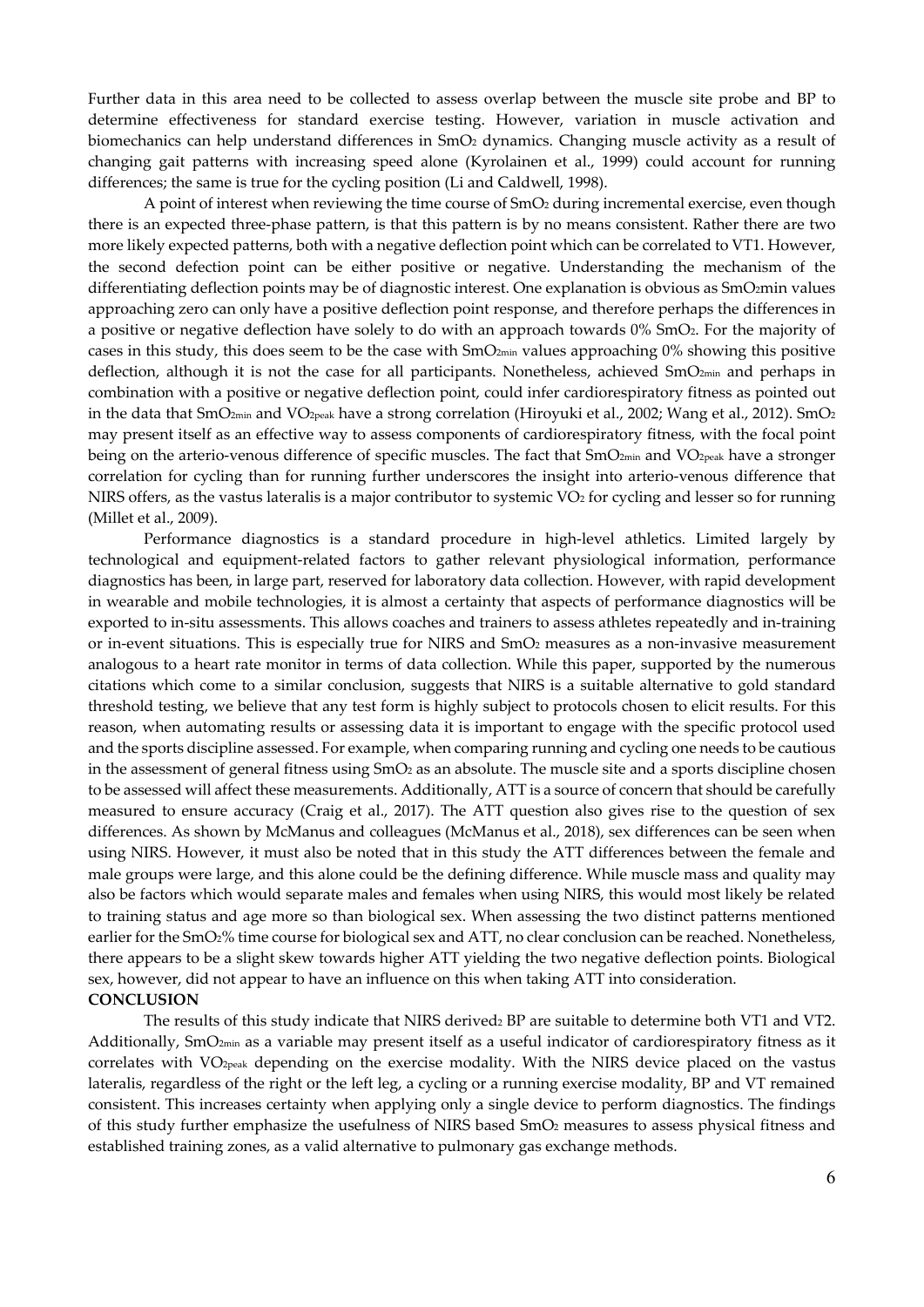# **REFERENCES**

- Barstow, T. J. (2019). Understanding near infrared spectroscopy and its application to skeletal muscle research. *Journal of Applied Physiology*, *126*(5), 1360–1376. https://doi.org/10.1152/japplphysiol.00166.2018
- Bhambhani, Y. N. (2004). Muscle Oxygenation Trends During Dynamic Exercise Measured by Near Infrared Spectroscopy. *Canadian Journal of Applied Physiology*, *29*(4), 504–523. https://doi.org/10.1139/h04-033
- Bhambhani, Y. N., Buckley, S. M., & Susaki, T. (1997). Detection of ventilatory threshold using near infrared spectroscopy in men and women. *Medicine and Science in Sports and Exercise*, *29*(3), 402–409. https://doi.org/10.1097/00005768-199703000-00017
- Bland, J. M., Altman, D. G., Martin Bland, J., & Altman, D. G. (1986). Statistical methods for assessing agreement between two methods of clinical measurement. *The Lancet*, *327*(8476), 307–310. https://doi.org/10.1016/S0140-6736(86)90837-8
- Craig, J. C., Broxterman, R. M., Wilcox, S. L., Chen, C., & Barstow, T. J. (2017). Effect of adipose tissue thickness, muscle site, and sex on near-infrared spectroscopy derived total-[hemoglobin + myoglobin]. *Journal of Applied Physiology*, *123*(6), 1571–1578. https://doi.org/10.1152/japplphysiol.00207.2017
- Crum, E. M., O'Connor, W. J., Van Loo, L., Valckx, M., & Stannard, S. R. (2017). Validity and reliability of the Moxy oxygen monitor during incremental cycling exercise. *European Journal of Sport Science*, *17*(8), 1037– 1043. https://doi.org/10.1080/17461391.2017.1330899
- Dumitrescu, D., & Rosenkranz, S. (2017). Graphical Data Display for Clinical Cardiopulmonary Exercise Testing. *Annals of the American Thoracic Society*, *14*(1), S12–S21. https://doi.org/10.1513/AnnalsATS.201612-955FR
- Feldmann, A., Schmitz, R., & Erlacher, D. (2019a). *NIRS on a functional scale of 0-100%: Establishing practicality of the Moxy Monitor for sport science*.
- Feldmann, A., Schmitz, R., & Erlacher, D. (2019b). Near-infrared spectroscopy-derived muscle oxygen saturation on a 0% to 100% scale: reliability and validity of the Moxy Monitor. *Journal of Biomedical Optics*, *24*(11), 1. https://doi.org/10.1117/1.jbo.24.11.115001
- Ferreira, L. F., Townsend, D. K., Lutjemeier, B. J., & Barstow, T. J. (2005). Muscle capillary blood flow kinetics estimated from pulmonary O 2 uptake and near-infrared spectroscopy. *Journal of Applied Physiology*, *98*(5), 1820–1828. https://doi.org/10.1152/japplphysiol.00907.2004
- Fontana, F. Y., Keir, D. A., Bellotti, C., De Roia, G. F., Murias, J. M., & Pogliaghi, S. (2015). Determination of respiratory point compensation in healthy adults: Can non-invasive near-infrared spectroscopy help? *Journal of Science and Medicine in Sport*, *18*(5), 590–595. https://doi.org/10.1016/j.jsams.2014.07.016
- Grassi, B., Pogliaghi, S., Rampichini, S., Quaresima, V., Ferrari, M., Marconi, C., & Cerretelli, P. (2003). Muscle oxygenation and pulmonary gas exchange kinetics during cycling exercise on-transitions in humans. *Journal of Applied Physiology*, *95*(1), 149–158. https://doi.org/10.1152/japplphysiol.00695.2002
- Grassi, B., & Quaresima, V. (2016). Near-infrared spectroscopy and skeletal muscle oxidative function in vivo in health and disease: a review from an exercise physiology perspective. *Journal of Biomedical Optics*, *21*(9), 091313. https://doi.org/10.1117/1.JBO.21.9.091313
- Grassi, B., Quaresima, V., Marconi, C., Ferrari, M., & Cerretelli, P. (1999). Blood lactate accumulation and muscle deoxygenation during incremental exercise. *Journal of Applied Physiology*, *87*(1), 348–355. https://doi.org/10.1152/jappl.1999.87.1.348
- Hesford, C. M., Laing, S. J., Cardinale, M., & Cooper, C. E. (2012). Asymmetry of Quadriceps Muscle Oxygenation during Elite Short-Track Speed Skating. *Medicine & Science in Sports & Exercise*, *44*(3), 501– 508. https://doi.org/10.1249/MSS.0b013e31822f8942
- Hiroyuki, H., Hamaoka, T., Sako, T., Nishio, S., Kime, R., Murakami, M., & Katsumura, T. (2002). Oxygenation in vastus lateralis and lateral head of gastrocnemius during treadmill walking and running in humans. *European Journal of Applied Physiology*, *87*(4–5), 343–349. https://doi.org/10.1007/s00421-002-0644-y
- Inglis, E. C., Iannetta, D., & Murias, J. M. (2017). The plateau in the NIRS-derived [HHb] signal near the end of a ramp incremental test does not indicate the upper limit of O 2 extraction in the vastus lateralis. *American Journal of Physiology-Regulatory, Integrative and Comparative Physiology*, *313*(6), R723–R729. https://doi.org/10.1152/ajpregu.00261.2017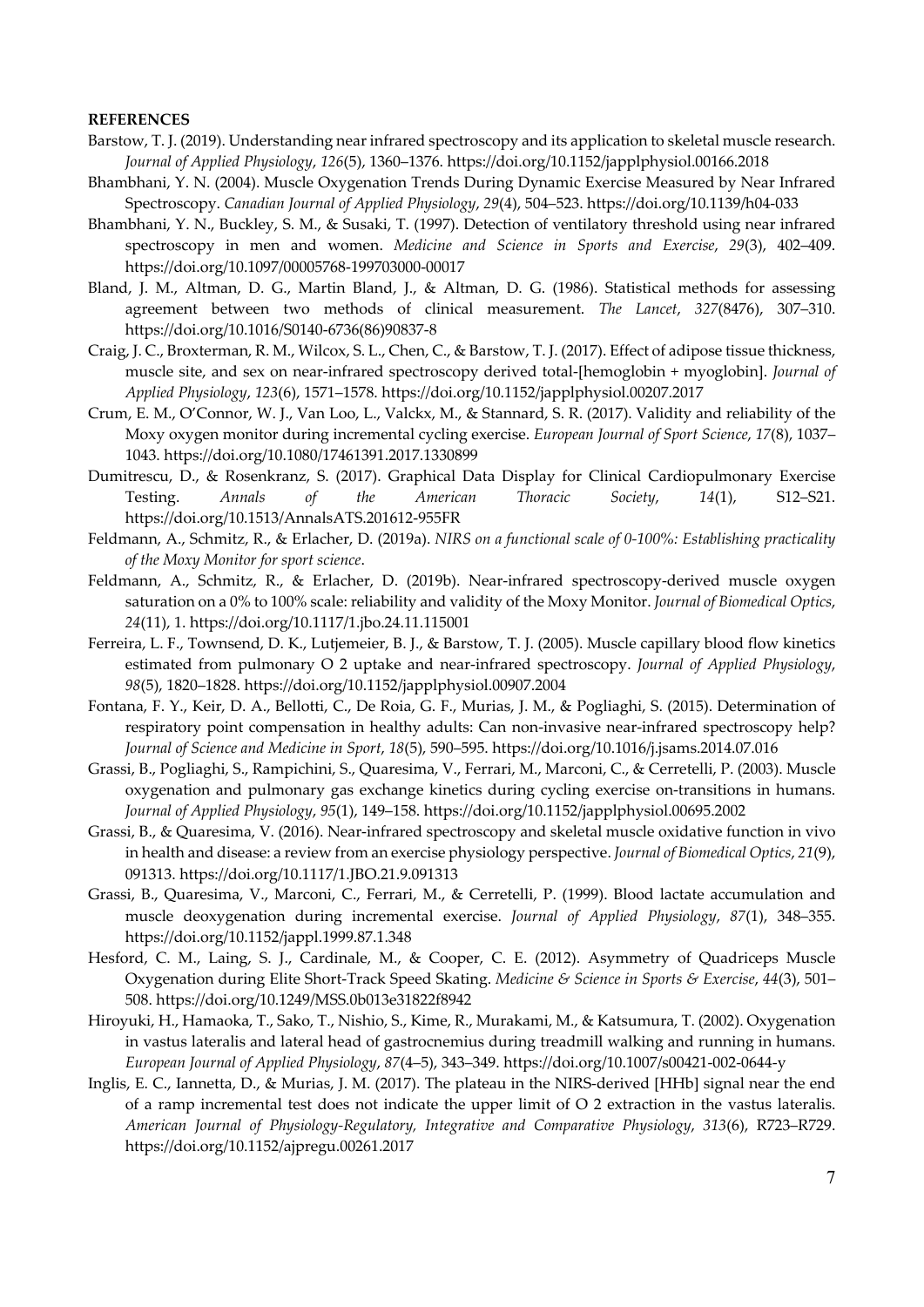- Kyrolainen, H., Komi, P. V., & Belli, A. (1999). Changes in Muscle Activity Patterns and Kinetics With Increasing Running Speed. *The Journal of Strength and Conditioning Research*, *13*(4), 400. https://doi.org/10.1519/1533-4287(1999)013<0400:CIMAPA>2.0.CO;2
- Li, L., & Caldwell, G. E. (1998). Muscle coordination in cycling: effect of surface incline and posture. *Journal of Applied Physiology*, *85*(3), 927–934. https://doi.org/10.1152/jappl.1998.85.3.927
- Maier, T., Wilhelm, M., Javet, M., Fotos, R., Känzig, U., & Gestaltung, S. (2016). *Swiss Olympic: Manual Leistungsdiagnostik*. www.frontal.chDruck
- Mancini, D. M., Bolinger, L., Li, H., Kendrick, K., Chance, B., & Wilson, J. R. (1994). Validation of near-infrared spectroscopy in humans. *Journal of Applied Physiology*, *77*(6), 2740–2747. https://doi.org/10.1152/jappl.1994.77.6.2740
- McManus, C. J., Collison, J., & Cooper, C. E. (2018). Performance comparison of the MOXY and PortaMon near-infrared spectroscopy muscle oximeters at rest and during exercise. *Journal of Biomedical Optics*, *23*(1), 1–14. https://doi.org/10.1117/1.JBO.23.1.015007
- Millet, G. P., Vleck, V. E., & Bentley, D. J. (2009). Physiological differences between cycling and running: Lessons from triathletes. In *Sports Medicine* 39(3), 179–206. https://doi.org/10.2165/00007256-200939030- 00002
- Okushima, D., Poole, D. C., Barstow, T. J., Rossiter, H. B., Kondo, N., Bowen, T. S., Amano, T., & Koga, S. (2016). Greater V˙O2peak is correlated with greater skeletal muscle deoxygenation amplitude and hemoglobin concentration within individual muscles during ramp-incremental cycle exercise. *Physiological Reports*, *4*(23), 1–12. https://doi.org/10.14814/phy2.13065
- Perrey, S., & Ferrari, M. (2018). Muscle Oximetry in Sports Science: A Systematic Review. *Sports Medicine*, *48*(3), 597–616. https://doi.org/10.1007/s40279-017-0820-1
- Quaresima, V., & Ferrari, M. (2009). Muscle oxygenation by near-infrared-based tissue oximeters. *Journal of Applied Physiology*, *107*(1), 371; author reply 372-3. https://doi.org/10.1152/japplphysiol.00215.2009
- Racinais, S., Buchheit, M., & Girard, O. (2014). Breakpoints in ventilation, cerebral and muscle oxygenation, and muscle activity during an incremental cycling exercise. *Frontiers in Physiology*, *5*, 1–6. https://doi.org/10.3389/fphys.2014.00142
- Raleigh, C., Donne, B., & Fleming, N. (2018). Association between different Non-Invasively Derived Thresholds with Lactate Threshold during graded incremental exercise. *International Journal of Exercise Science*, *11*(4), 391–403. http://www.intjexersci.com
- Shimizu, M., Myers, J., Buchanan, N., Walsh, D., Kraemer, M., McAuley, P., & Froelicher, V. F. (1991). The ventilatory threshold: method, protocol, and evaluator agreement. *American Heart Journal*, *122*(2), 509– 516. https://doi.org/10.1016/0002-8703(91)91009-c
- Spencer, M. D., Murias, J. M., & Paterson, D. H. (2012). Characterizing the profile of muscle deoxygenation during ramp incremental exercise in young men. *European Journal of Applied Physiology*, *112*(9), 3349–3360. https://doi.org/10.1007/s00421-012-2323-y
- van der Zwaard, S., Jaspers, R. T., Blokland, I. J., Achterberg, C., Visser, J. M., den Uil, A. R., Hofmijster, M. J., Levels, K., Noordhof, D. A., de Haan, A., de Koning, J. J., van der Laarse, W. J., & de Ruiter, C. J. (2016). Oxygenation Threshold Derived from Near-Infrared Spectroscopy: Reliability and Its Relationship with the First Ventilatory Threshold. *PLOS ONE*, *11*(9), e0162914. https://doi.org/10.1371/journal.pone.0162914
- van Hooff, M., Schep, G., Meijer, E., Bender, M., & Savelberg, H. (2018). Near-Infrared Spectroscopy Is Promising to Detect Iliac Artery Flow Limitations in Athletes: A Pilot Study. *Journal of Sports Medicine*, *2018*, 1–11. https://doi.org/10.1155/2018/8965858
- Wagner, P. D. (2011). Modeling O2 transport as an integrated system limiting V̇O2MAX. *Computer Methods and Programs in Biomedicine*, *101*(2), 109–114. https://doi.org/10.1016/j.cmpb.2010.03.013
- Wang, B., Xu, G., Tian, Q., Sun, J., Sun, B., Zhang, L., Luo, Q., & Gong, H. (2012). Differences between the Vastus Lateralis and Gastrocnemius Lateralis in the Assessment Ability of Breakpoints of Muscle Oxygenation for Aerobic Capacity Indices During an Incremental Cycling Exercise. *Journal of Sports Science & Medicine*, *11*(4), 606–613. http://www.ncbi.nlm.nih.gov/pubmed/24150069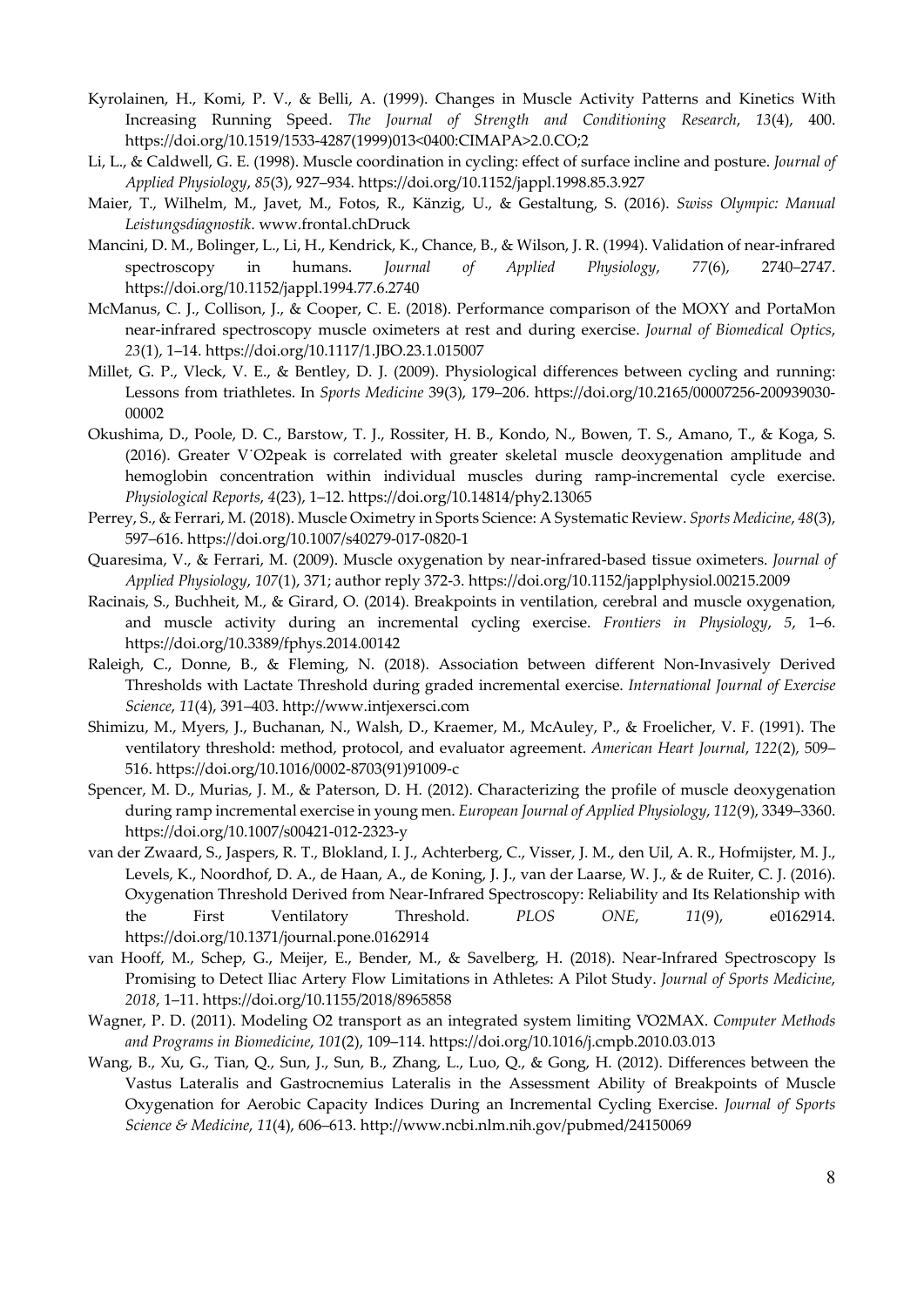

Figure 1 Two different time courses of SmO2 (o) with increasing performance to voluntary exhaustion. Both charts presented are cycling test results. The dashed vertical lines represent left leg BP1 and BP2, respectively. The red lines represent the linear regression lines that dictate BP1 and BP2. The gray area represents the power time course and the solid black line the heart rate time course.



Figure 2

Figure 2 Bland-Altman plots of SmO2 BP and VT for both cycling and running tests. The solid line identifies the mean bias (MB) and dashed lines the upper and lower limits of agreement at ±1.96 SD. The gray shaded area represents the 95% CI for MB. For a few of the tests a clear VT2 could not be identified, as seen in the VT2 Bland-Altman plots; see text for details.